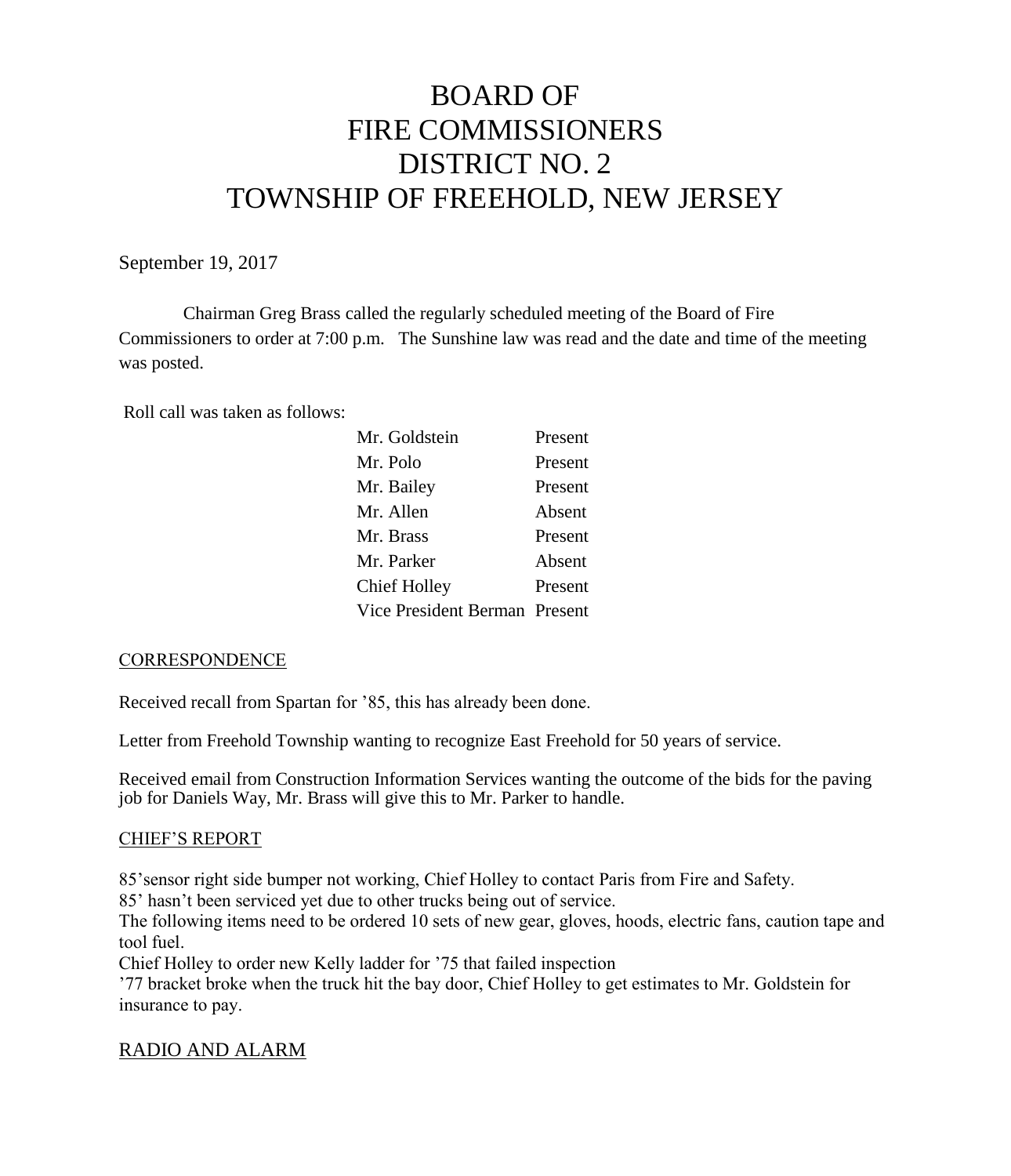Spillman- mounts and computers are back in the trucks.

# BUILDING

Shore Top Construction won the bid for the asphalt and curbs at Daniels Way firehouse. Ocean Securities to do annual service on five alarms and cameras. Daniels Way left bay door won't stay open unless it's fully open, Mr. Brass to contact NJ Overhead Door Pond Road firehouse mezzanine needs to be fixed, 2 estimates:

Design Plus for \$4,300.00 Anchor Construction \$5,500

Mr. Polo made a motion to go ahead with Design Plus, 2<sup>nd</sup> by Mr. Brass, roll was called Board approved. Pond Road needs 2 lights replaced, 2 LED surface mount strips, wire and installation for \$425.00 Mr. Bailey made a motion,  $2<sup>nd</sup>$  by Mr. Goldstein, roll was called Board approved.

Daniels Way Firehouse needs the following work:

Ballast replaced in main bay area cost of \$185.00 2 occupancy sensors, wire and install in Kitchen area cost of \$230.00 Supply and install six ceiling mount Lutron occupancy sensors and three master electronic switches for \$1,345.00. Mr. Goldstein made a motion, 2nd by Mr. Bailey.

Dutch lane Road Firehouse bay door fixed and sensors installed.

Elections at Main base and Pond Road on November 7th

# INSURANCE

LOSAP everything is set and moving forward

The bay door and truck are fully covered.

# MAINTENANCE

'85 Rescue One picked up to go to P.L., there is still a noise when the truck hits a bump. P.L. determined that the cab struts were hitting the frame, adjusted, same, noise is gone. While the truck was there the recall on the starter was repaired.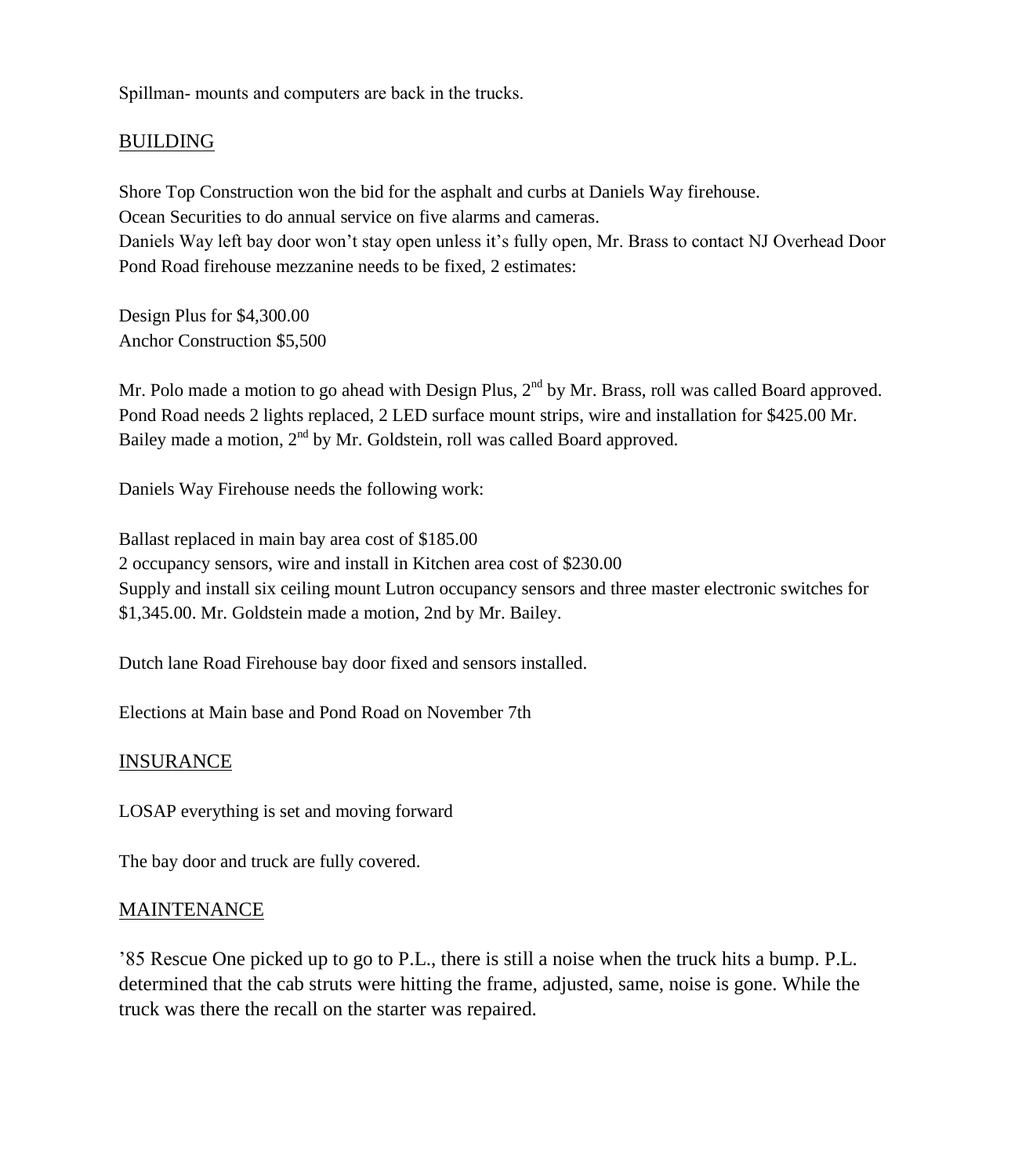'90 at P.L. For maintenance. P.L. found broken supports on the fly section of the escape ladder. Truck was returned to Dutch Lane Rd. Parts were ordered for repair on the escape ladder, when they come in, P.L. will send a technician to firehouse to fix.

#### NEW BUSINESS

Discussion on moving the Commissioner's elections from February to November, will discuss further.

#### OLD BUSINESS

Nothing at this time.

# AUDIT

Audit committee for East Freehold Fire Department conducted firehouse accounting of spending. Commissioners haven't received full report of findings, will hold payment, until full signed report is received.

#### TREASURER

Check #10332 written on 8/16 to Clean Air was cancelled and rewritten on check #10349

Checking: \$ 2,039.89 CD \$1,241,926.73 Saving Acct. \$ 705,115.22 Total \$1,949,081.84

| Check # |                            |                |
|---------|----------------------------|----------------|
| 10349   | The Clear Air Company      | \$<br>1,306.00 |
| 10350   | JCP&L                      | \$<br>595.11   |
| 10351   | <b>NJNG</b>                | \$<br>60.67    |
| 10352   | <b>Verizon Wireless</b>    | \$<br>555.81   |
| 10353   | Verizon                    | \$<br>416.97   |
| 10354   | Optimum                    | \$<br>309.50   |
| 10355   | Buchanan, Ingersoll Rooney | \$<br>189.95   |
| 10356   | Dennis Polo                | \$2,500.00     |
| 10357   | David Goldstein            | \$2,000.00     |
| 10358   | <b>Ryan Bailey</b>         | \$2,000.00     |
| 10359   | <b>Gregg Brass</b>         | \$2,000.00     |
| 10360   | Jeff Allen                 | \$2,000.00     |
| 10361   | NJ Fire Equipment          | 3,057.30       |
|         |                            |                |